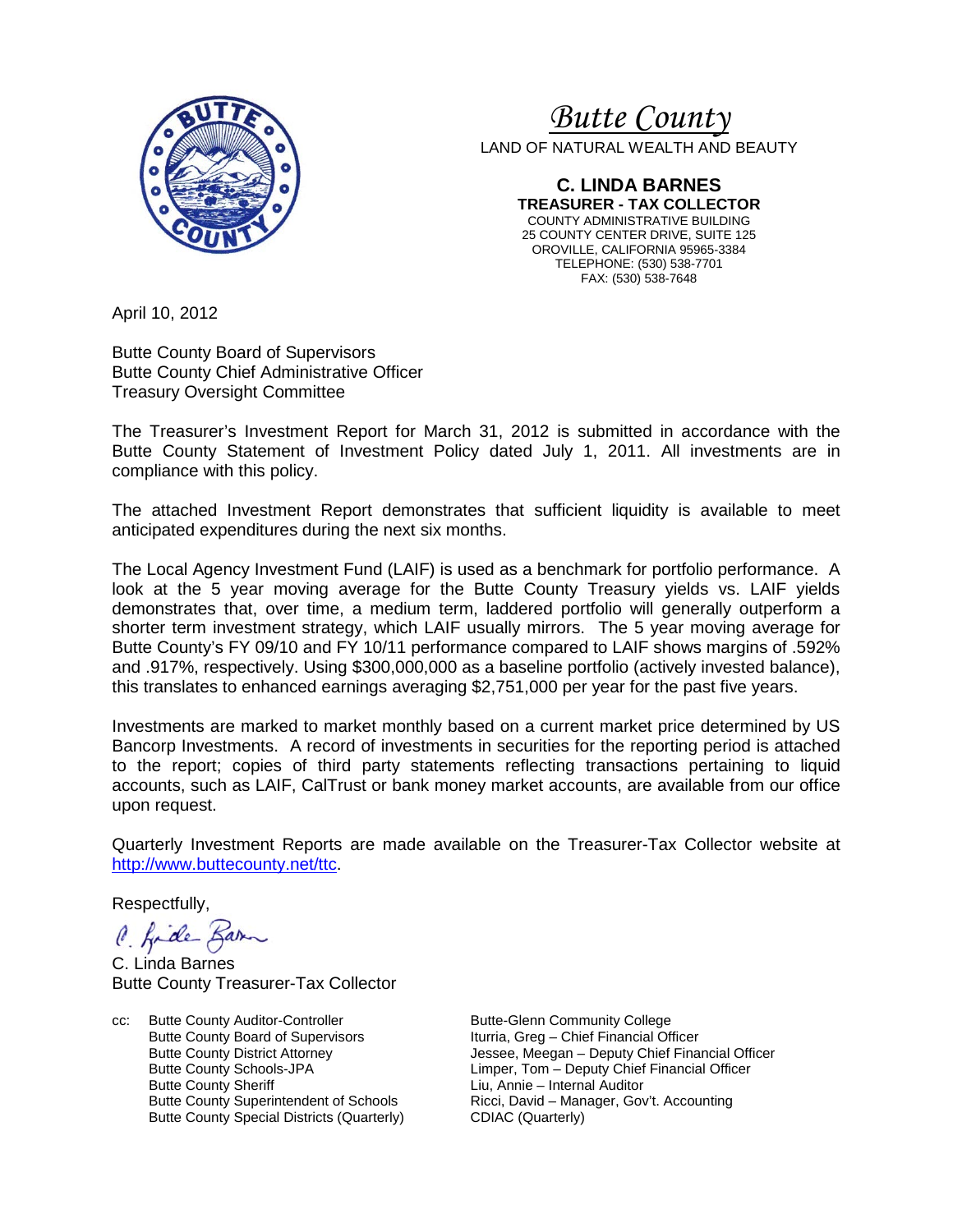

### **BUTTE COUNTY TREASURER'S INVESTMENT REPORT**

**March 31, 2012**

| <b>ACTIVELY MANAGED PORTFOLIO:</b>                                                                                                                                                                                     | YIELD TO<br><b>MATURITY</b> | <b>WEIGHTED AVERAGE</b><br><b>MATURITY (DAYS)*</b> | <b>PAR VALUE</b>                                    | <b>FAIR VALUE</b>                                   | <b>COST CARRIED</b>                                 |
|------------------------------------------------------------------------------------------------------------------------------------------------------------------------------------------------------------------------|-----------------------------|----------------------------------------------------|-----------------------------------------------------|-----------------------------------------------------|-----------------------------------------------------|
| <b>LOCAL AGENCY INVESTMENT FUND (LAIF)</b>                                                                                                                                                                             | 0.383%                      | 1                                                  | 60,884,548.74                                       | 60,884,548.74                                       | 60,884,548.74                                       |
| <b>CALTRUST</b>                                                                                                                                                                                                        | 0.421%                      | 1                                                  | 3,968.53                                            | 3,968.53                                            | 3,968.53                                            |
| <b>BANK MONEY MARKET (COLLATERALIZED)</b>                                                                                                                                                                              | 0.490%                      | 1                                                  | 30,100,537.49                                       | 30,100,537.49                                       | 30,100,537.49                                       |
| <b>COMMERCIAL PAPER**</b>                                                                                                                                                                                              | ÷.                          | $\overline{a}$                                     | 0.00                                                | 0.00                                                | 0.00                                                |
| <b>CORPORATE NOTES**</b>                                                                                                                                                                                               | 2.323%                      | 183                                                | 15,000,000.00                                       | 15,280,345.00                                       | 15,304,128.79                                       |
| <b>NEGOTIABLE CDS**</b>                                                                                                                                                                                                | 1.363%                      | 1,015                                              | 3,000,000.00                                        | 3,000,000.00                                        | 3,000,000.00                                        |
| <b>CERTIFICATES OF DEPOSIT</b>                                                                                                                                                                                         | 4.850%                      | 24                                                 | 500,000.00                                          | 500,000.00                                          | 500,000.00                                          |
| <b>FEDERAL AGENCY NOTES**</b>                                                                                                                                                                                          | 2.128%                      | 1,245                                              | 265,080,000.00                                      | 270,182,302.50                                      | 266,904,862.37                                      |
| <b>TOTAL ACTIVELY MANAGED PORTFOLIO:</b>                                                                                                                                                                               | 1.720%                      | 898                                                | 374,569,054.76                                      | 379,951,702.26                                      | 376,698,045.92                                      |
| INVESTMENT OF NOTE/BOND PROCEEDS AND OPERATING CASH<br><b>SCHOOL BOND PROCEEDS</b> (see page 2 for details)<br><b>OPERATING ACCOUNTS</b><br>US BANK CHECKING ACCOUNT DEPOSITS<br><b>OPERATING CASH</b><br><b>OTHER</b> |                             |                                                    | 16,525,588.78<br>12,366,842.69<br>49,877.84<br>0.00 | 16,553,795.68<br>12,366,842.69<br>49,877.84<br>0.00 | 16,531,523.76<br>12,366,842.69<br>49,877.84<br>0.00 |
| <b>TOTAL TREASURER'S FUND LEDGER BALANCE:</b>                                                                                                                                                                          |                             | 403,511,364.07                                     | 408,922,218.47                                      | 405,646,290.21                                      |                                                     |
| <b>INVESTMENTS UNDER MANAGEMENT OF TRUSTEES</b> (see page 3 for details)                                                                                                                                               |                             |                                                    | 3,326,046.36                                        | 3,345,954.56                                        | 3,340,008.40                                        |
|                                                                                                                                                                                                                        |                             |                                                    | <b>PAR VALUE</b>                                    | <b>FAIR VALUE</b>                                   | <b>COST CARRIED</b>                                 |
| <b>TOTAL CASH AND INVESTMENTS:</b>                                                                                                                                                                                     |                             |                                                    |                                                     | 406,837,410.43 412,268,173.03 408,986,298.61        |                                                     |
|                                                                                                                                                                                                                        |                             | <b>SIX MONTH LIQUIDITY PROJECTIONS</b>             |                                                     |                                                     |                                                     |

| Estimated Cash Receipts for Next Six Months                                                   | 441.282.658                        |
|-----------------------------------------------------------------------------------------------|------------------------------------|
| Estimated Disbursements for Next Six Months<br>Estimated Net Cash Flow for Next Six Months*** | -489.367.184<br>$-48,084,526$ (A1) |
|                                                                                               |                                    |
| Contingency Cashflow Needs (based on potential State budget shortfall)                        | $-30,000,000$ (A2)                 |
| <b>Securities Maturing</b>                                                                    | 28,700,000 (B)                     |
| Local Agency Investment Fund / Cal Trust / MMF (includes TRAN)                                | 83,339,888 (C)                     |
|                                                                                               |                                    |
| <b>Total Liquidity for Next Six Months</b>                                                    | 33,955,362 (A1+A2+B+C)             |
| Estimated Cash Available for Long Term Investment                                             | $-10,000,000$                      |
| Remaining Available Liquidity                                                                 | 23,955,362                         |
| Total Par Value of actively managed investments maturing in less than 12 months:              | 127,689,055                        |
| Total Par Value of actively managed investments maturing in more than 12 months:              | 246.880.000                        |
|                                                                                               |                                    |

\* Actual Weighted Average Maturity will be shorter, and actual dollar amount of investments maturing in less than 12 months will be higher than stated, due to call features on investments.<br>\*\* See page 5 for detailed list o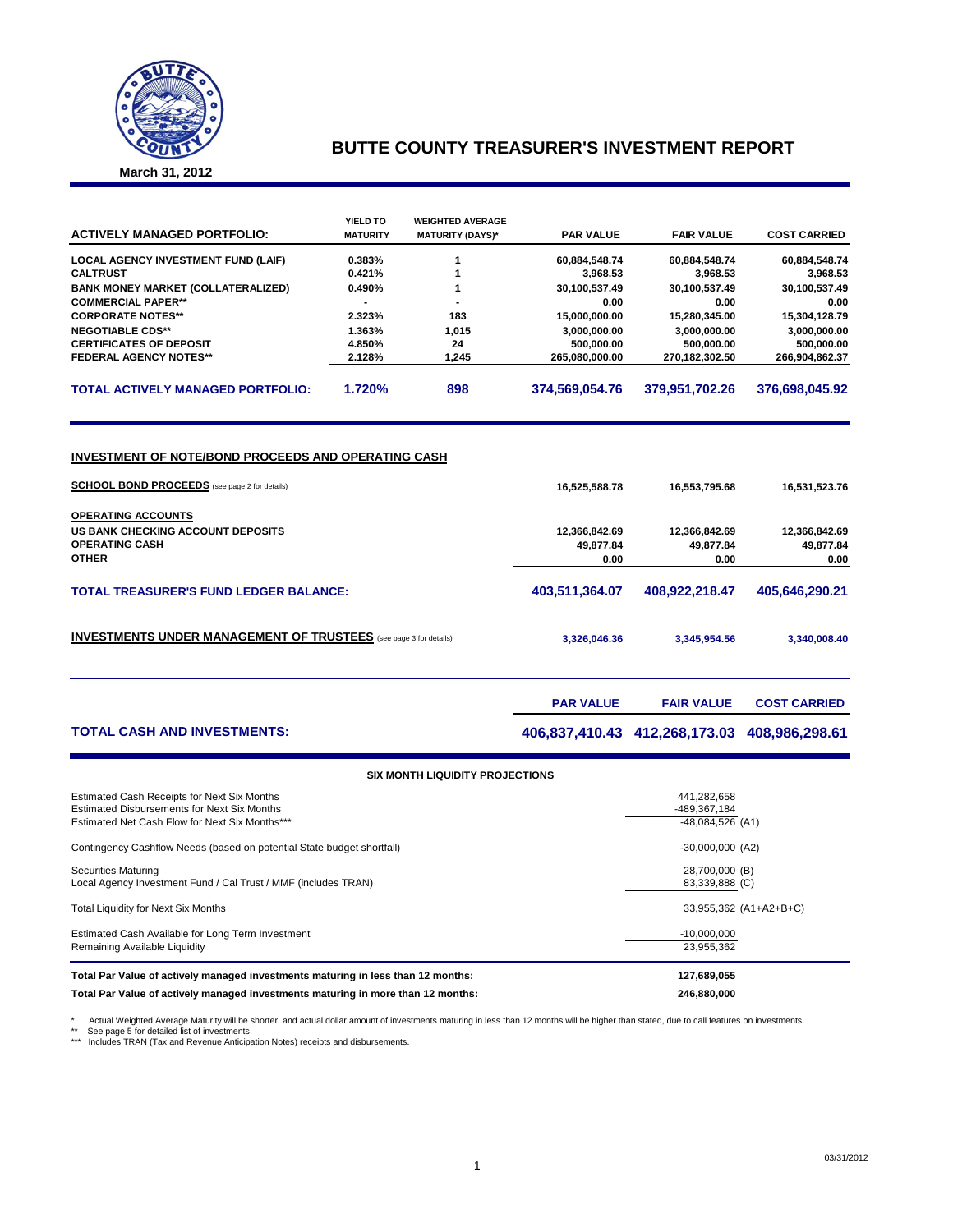### **BUTTE COUNTY TREASURER'S INVESTMENT REPORT INVESTMENT OF SCHOOL BOND PROCEEDS March 31, 2012**

| <b>BOND/NOTE DESCRIPTION</b>                                                                                                                                                                         | <b>INVESTMENT</b><br><b>TYPE</b>       | <b>MATURITY</b><br><b>DATE</b> | <b>DESCRIPTION</b>        | <b>ANNUAL</b><br>YIELD*              | <b>PAR</b><br><b>VALUE</b>                                      | <b>FAIR</b><br><b>VALUE</b>                                     | COST<br><b>CARRIED</b>                                          |
|------------------------------------------------------------------------------------------------------------------------------------------------------------------------------------------------------|----------------------------------------|--------------------------------|---------------------------|--------------------------------------|-----------------------------------------------------------------|-----------------------------------------------------------------|-----------------------------------------------------------------|
| <b>BONDS - LOCAL AGENCY INVESTMENT FUND (LAIF)</b>                                                                                                                                                   |                                        |                                |                           |                                      |                                                                 |                                                                 |                                                                 |
| <b>Chico Unified School District "B"</b><br><b>Chico Unified School District "B"</b><br><b>Paradise Unified School District "M"</b><br><b>Oroville Union High School District</b><br><b>SUBTOTAL</b> | LAIF<br>LAIF BOND FUND<br>LAIF<br>LAIF |                                |                           | 0.383%<br>0.383%<br>0.383%<br>0.383% | 8,280,033.33<br>5,473,604.02<br>167.64<br>0.00<br>13,753,804.99 | 8,280,033.33<br>5,473,604.02<br>167.64<br>0.00<br>13,753,804.99 | 8,280,033.33<br>5,473,604.02<br>167.64<br>0.00<br>13,753,804.99 |
| <b>BONDS - WELLS FARGO BANK</b>                                                                                                                                                                      |                                        |                                |                           |                                      |                                                                 |                                                                 |                                                                 |
| <b>WELLS FARGO BANK, TRUSTEE</b><br><b>Chico Unified School District "B"</b><br>Account # XXX1791                                                                                                    | Money Market                           |                                | Gov MM Mutual Fund        | 0.015%                               | 71,783.79                                                       | 71,783.79                                                       | 71,783.79                                                       |
| <b>SUBTOTAL</b>                                                                                                                                                                                      | US Treas/Agency                        | 12/14/12                       | <b>FHLB</b><br>#3133XVNT4 | 1.530%                               | 2.700.000.00<br>2,771,783.79                                    | 2,728,206.90<br>2,799,990.69                                    | 2,705,934.98<br>2,777,718.77                                    |
|                                                                                                                                                                                                      |                                        |                                |                           |                                      | <b>PAR</b><br><b>VALUE</b>                                      | <b>FAIR</b><br><b>VALUE</b>                                     | <b>COST</b><br><b>CARRIED</b>                                   |

**GRAND TOTAL 16,525,588.78 16,553,795.68 16,531,523.76**

\* Yields quoted above are a snapshot per investment type. Actual yields earned on school bonds are calculated by the Treasurer's office and are a composite of investment earnings less Treasury costs.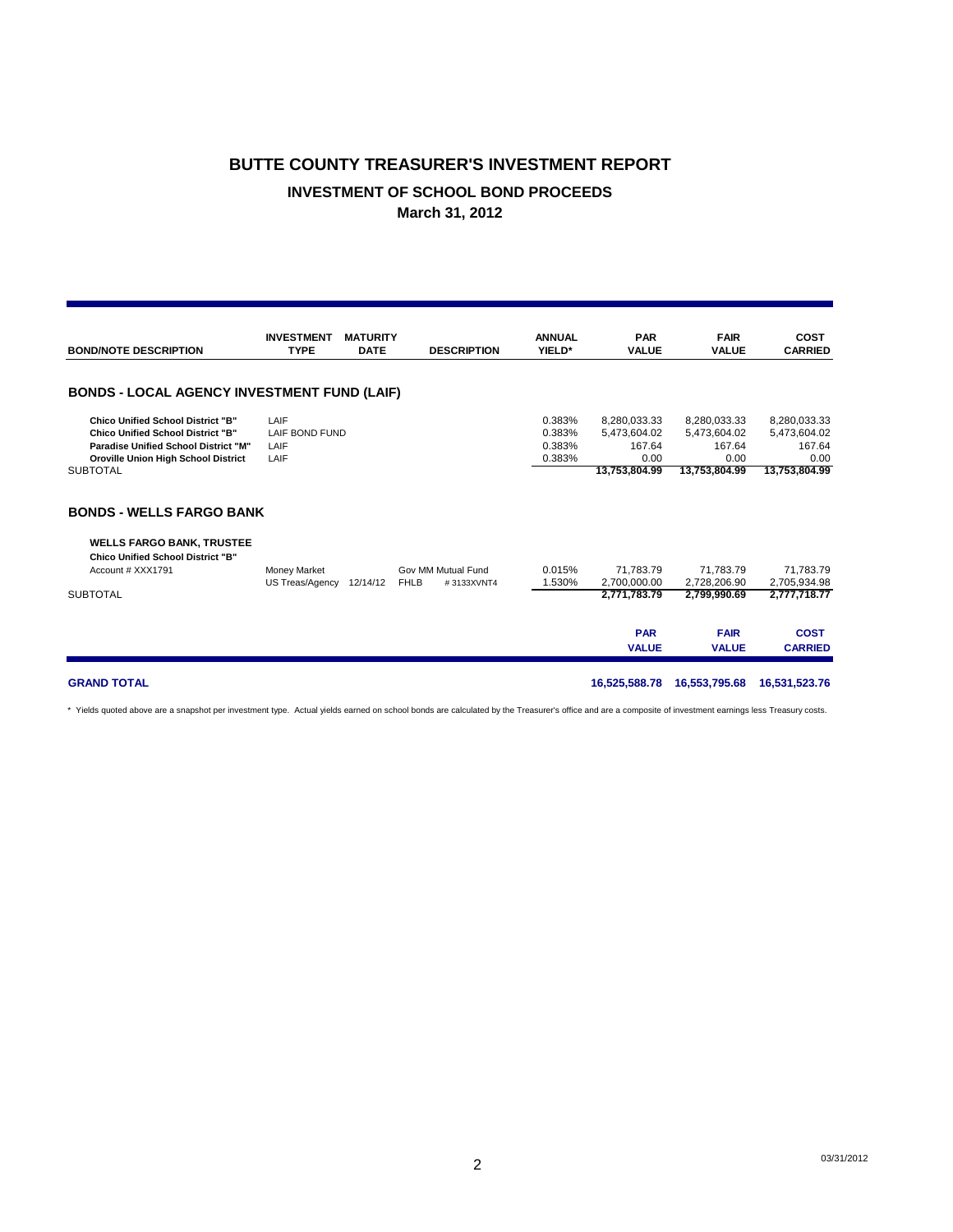### **BUTTE COUNTY TREASURER'S INVESTMENT REPORT INVESTMENTS UNDER MANAGEMENT OF TRUSTEES March 31, 2012**

|                                                      | <b>INVESTMENT</b>   | <b>MATURITY</b> |                            | <b>ANNUAL</b> | <b>PAR</b>   | <b>FAIR</b>  | COST           |
|------------------------------------------------------|---------------------|-----------------|----------------------------|---------------|--------------|--------------|----------------|
| <b>LOAN PROGRAM</b>                                  | <b>TYPE</b>         | <b>DATE</b>     | <b>DESCRIPTION</b>         | <b>YIELD</b>  | <b>VALUE</b> | <b>VALUE</b> | <b>CARRIED</b> |
|                                                      |                     |                 |                            |               |              |              |                |
| <b>2003 REFUNDING COP</b>                            |                     |                 |                            |               |              |              |                |
| <b>U.S. BANK, TRUSTEE</b>                            |                     |                 |                            |               |              |              |                |
| Expense Fund #XXXX6106                               | <b>Money Market</b> |                 | US Bank MMF 4              | 0.040%        | 12.486.29    | 12,486.29    | 12.486.29      |
| Reserve Fund #XXXX6101                               | Money Market        |                 | US Bank MMF 4              | 0.040%        | 44,115.12    | 44.115.12    | 44.115.12      |
|                                                      | US Treas/Agency     | 10/18/13        | FHLB #3133XSAE8            | 2.820%        | 385,000.00   | 404.296.20   | 398,962.04     |
| Lease Payment #XXXX6100                              | Money Market        |                 | US Bank MMF 4              | 0.040%        | 6,995.31     | 6,995.31     | 6,995.31       |
| <b>SUBTOTAL</b>                                      |                     |                 |                            |               | 448,596.72   | 467,892.92   | 462,558.76     |
| <b>2004 PENSION OBLIGATION BONDS</b>                 |                     |                 |                            |               |              |              |                |
| <b>WELLS FARGO BANK, TRUSTEE</b>                     |                     |                 |                            |               |              |              |                |
| Series A Bond Fund # XXXX1106                        | Money Market        |                 | Gov MMF Service Fund #1752 | 0.010%        | 845,774.80   | 845,774.80   | 845,774.80     |
| Int. Rate Stabilization Fund # XXXX1109 Money Market |                     |                 | Advantage Prime MM #1752   | 0.010%        | 1,004.07     | 1,004.07     | 1,004.07       |
| Series B Interest Fund #XXXX1301                     | Money Market        |                 | Advantage Prime MM #1752   | 0.010%        | 765,024.27   | 765,024.27   | 765,024.27     |
| <b>SUBTOTAL</b>                                      |                     |                 |                            |               | 1,611,803.14 | 1,611,803.14 | 1,611,803.14   |
|                                                      |                     |                 |                            |               |              |              |                |
| <b>2004 WORKERS' COMPENSATION</b>                    |                     |                 |                            |               |              |              |                |
| <b>York Inusrance Service Group</b>                  |                     |                 |                            |               |              |              |                |
| - Claims Administrators                              |                     |                 |                            |               |              |              |                |
| Umpqua Bank #XXXX5374                                | Commercial Bank     |                 | <b>Business Checking</b>   | <b>NA</b>     | 48,513.56    | 48,513.56    | 48,513.56      |
| <b>SUBTOTAL</b>                                      |                     |                 |                            |               | 48,513.56    | 48,513.56    | 48,513.56      |
|                                                      |                     |                 |                            |               | 48,513.56    | 48,513.56    | 48,513.56      |
| 2006 COP - NEAL ROAD RECYCLING & WASTE FACILITY      |                     |                 |                            |               |              |              |                |
| <b>WELLS FARGO BANK, TRUSTEE</b>                     |                     |                 |                            |               |              |              |                |
| Certificate Reserve Fund #XXXX0800                   | Money Market        |                 | Gov MMF Service Fund #743  | 0.010%        | 2,500.05     | 2,500.05     | 2,500.05       |
|                                                      | US Treas/Agency     | 01/20/15        | FNMA #3136FRZJ5            | 0.890%        | 1,200,000.00 | 1,200,612.00 | 1,200,000.00   |
| Base Rental Payment Fund #XXXX0801                   | Money Market        |                 | Gov MMF Service Fund #743  | 0.010%        | 5,901.57     | 5,901.57     | 5,901.57       |
| Expense Fund #XXXX0802                               | Money Market        |                 | Gov MMF Service Fund #743  | 0.010%        | 8,731.32     | 8,731.32     | 8,731.32       |
| <b>SUBTOTAL</b>                                      |                     |                 |                            |               | 1,217,132.94 | 1,217,744.94 | 1,217,132.94   |
|                                                      |                     |                 |                            |               | <b>PAR</b>   | <b>FAIR</b>  | <b>COST</b>    |
|                                                      |                     |                 |                            |               | <b>VALUE</b> | <b>VALUE</b> | <b>CARRIED</b> |
| <b>GRAND TOTAL</b>                                   |                     |                 |                            |               | 3.326.046.36 | 3.345.954.56 | 3.340.008.40   |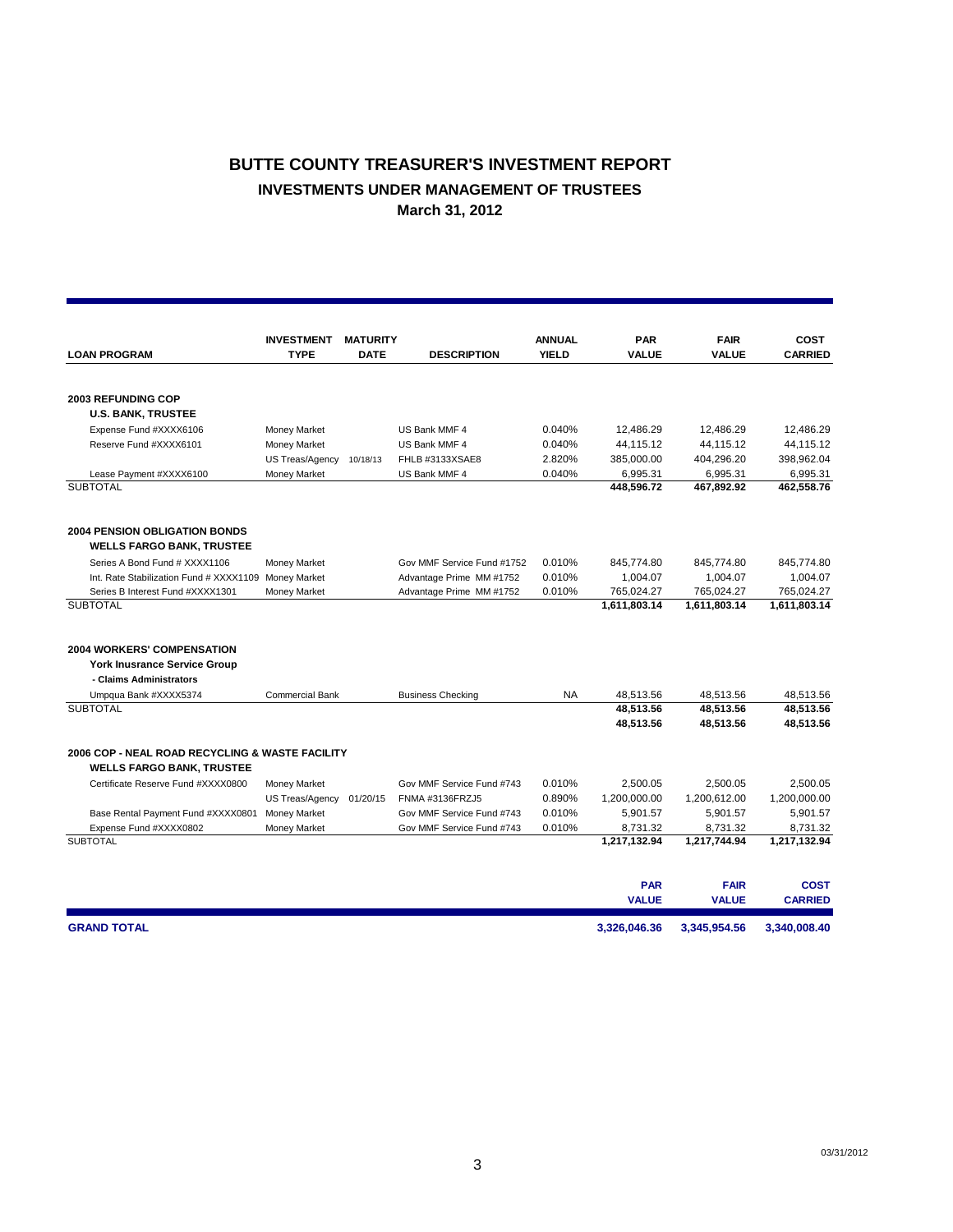#### **BUTTE COUNTY TREASURER'S INVESTMENT REPORT March 31, 2012 ACTIVELY MANAGED PORTFOLIO "AT-A-GLANCE"**



### **Butte County Pooled Treasury Portfolio Balance\*\* Net of Tax and Revenue Anticipation Notes (TRAN) and Bond Proceeds**



**\*\* This chart does not include deposits from TRAN, Bond Proceeds, or Investments under Management of Trustees.**

 **It is intended to demonstrate cash flow trends and establish a baseline for the portfolio, enabling medium term investments.**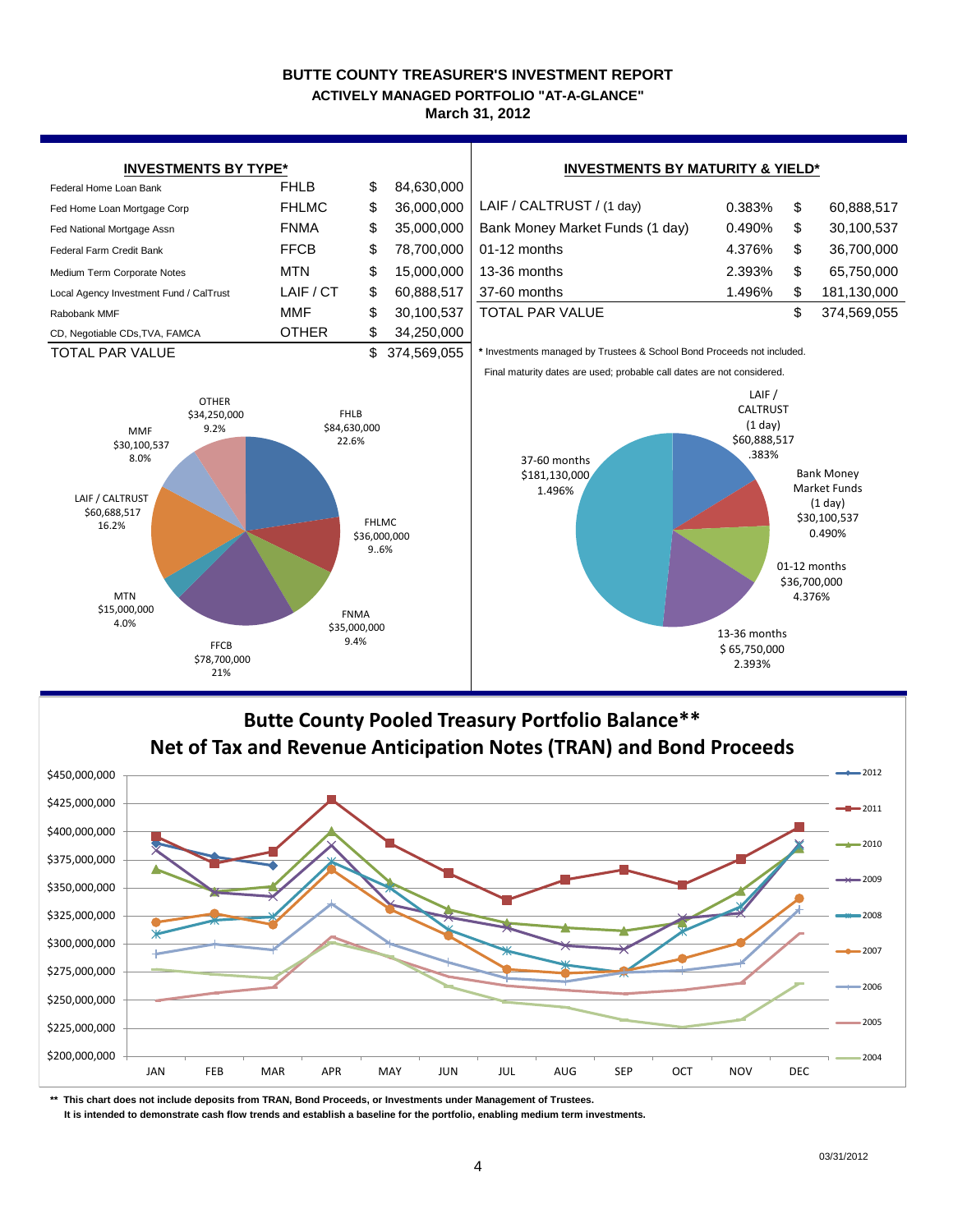### **BUTTE COUNTY TREASURER'S INVESTMENT REPORT**

**MANAGED PORTFOLIO - DETAILS OF SECURITIES HELD March 31, 2012**

| <b>Credit Rating</b><br>Yield to<br>Purchase<br><b>Maturity</b>                                                                                                                                                                    |                               |                               |
|------------------------------------------------------------------------------------------------------------------------------------------------------------------------------------------------------------------------------------|-------------------------------|-------------------------------|
| Par Value<br>Moody's Fitch<br>Maturity (%)<br><b>Security</b><br><b>Description</b><br><u>S&amp;P</u><br><b>Date</b><br>Date                                                                                                       | <b>Fair Value</b>             | <b>Cost Carried*</b>          |
| 31331XVH2<br>FEDERAL FARM CREDIT BANK<br>AA+<br>Aaa<br>AAA<br>4/16/2007<br>4/12/2012<br>5.005<br>3,000,000.00                                                                                                                      | 3,005,115.00                  | 2,999,895.56                  |
| 880591DT6<br>TENN VALLEY AUTHORITY BD<br>AA+<br>Aaa<br>AAA<br>5/23/2007<br>5/23/2012<br>5.078<br>3,000,000.00                                                                                                                      | 3,028,335.00                  | 3,007,366.17                  |
| 6/8/2012<br>3133XLEA7<br>FEDERAL HOME LOAN BANK<br>AA+<br>Aaa<br><b>NR</b><br>6/14/2007<br>5.526<br>5,000,000.00<br><b>BANK OF AMERICA CORP</b><br>AA+<br>Aaa<br>AAA<br>10,000,000.00                                              | 5,050,035.00                  | 4,998,786.23                  |
| 06050BAA9<br>12/8/2008<br>6/15/2012<br>3.030<br>AAA<br>8/10/2012<br>31331S2T9<br>FEDERAL FARM CREDIT BANK<br>AA+<br>Aaa<br>11/16/2007<br>4.396<br>2,700,000.00                                                                     | 10,061,300.00<br>2,743,197.30 | 10,001,950.75<br>2,701,467.60 |
| 3128X4HF1<br>FEDERAL HOME LOAN MTG CORP<br>AA+<br>Aaa<br>AAA<br>12/28/2007<br>8/15/2012<br>4.242<br>2,000,000.00                                                                                                                   | 2,035,766.00                  | 2,005,557.74                  |
| 3133XLX73<br>FEDERAL HOME LOAN BANK<br><b>NR</b><br>11/16/2007<br>9/14/2012<br>4.416<br>2,500,000.00<br>AA+<br>Aaa                                                                                                                 | 2,554,290.00                  | 2,506,478.27                  |
| 3133XML66<br>FEDERAL HOME LOAN BANK<br><b>NR</b><br>10/10/2012<br>4.172<br>3,000,000.00<br>AA+<br>Aaa<br>12/28/2007                                                                                                                | 3,071,769.00                  | 3,006,987.07                  |
| 31331VPS9<br>FEDERAL FARM CREDIT BANK<br>AA+<br>Aaa<br>AAA<br>12/4/2008<br>11/6/2012<br>3.047<br>5,000,000.00                                                                                                                      | 5,137,180.00                  | 5,049,953.58                  |
| 36962G3T9<br>GENERAL ELEC CAP CORP NOTE:<br>AA+<br>Aa2<br><b>NR</b><br>1/23/2012<br>5/1/2013<br>0.915<br>5,000,000.00                                                                                                              | 5,219,045.00                  | 5,208,369.00                  |
| 3133XXKY2<br>FEDERAL HOME LOAN BANK<br>AA+<br><b>NR</b><br>3/19/2010<br>5/30/2013<br>1.730<br>3,000,000.00<br>Aaa                                                                                                                  | 3,051,654.00                  | 3,000,677.10                  |
| 3133XFLF1<br>FEDERAL HOME LOAN BANK<br>AA+<br>Aaa<br><b>NR</b><br>11/21/2008<br>6/14/2013<br>3.827<br>3,000,000.00                                                                                                                 | 3,184,143.00                  | 3,053,414.75                  |
| 3133XRFL9<br><b>NR</b><br>FEDERAL HOME LOAN BANK<br>AA+<br>Aaa<br>6/16/2008<br>6/14/2013<br>4.237<br>5,000,000.00<br>3133XRFL9<br>FEDERAL HOME LOAN BANK<br>AA+<br><b>NR</b><br>7/17/2008<br>6/14/2013<br>4.119<br>5,000,000.00    | 5,239,105.00<br>5,239,105.00  | 5,000,767.02<br>5,007,486.56  |
| Aaa<br>31331Y2Q2<br>FEDERAL FARM CREDIT BANK<br>7/17/2008<br>7/8/2013<br>4.072<br>3,000,000.00<br>AA+<br>Aaa<br>AAA                                                                                                                | 3,149,304.00                  | 3,006,430.15                  |
| 880591DW9<br>TENNESSEE VALLEY AUTHORITY<br>AA+<br>Aaa<br>AAA<br>10/23/2008<br>8/1/2013<br>4.067<br>5,000,000.00                                                                                                                    | 5,295,750.00                  | 5,043,190.36                  |
| 3133XPFV1<br>FHLB 4.02 08/13<br><b>NR</b><br>AA+<br>Aaa<br>11/21/2008<br>8/14/2013<br>3.888<br>2,000,000.00                                                                                                                        | 2,101,554.00                  | 2,003,444.92                  |
| 59012YL47<br><b>MERRICK BANK</b><br><b>NR</b><br>NR.<br><b>NR</b><br>9/9/2011<br>9/9/2013<br>0.700<br>250,000.00                                                                                                                   | 250,000.00                    | 250,000.00                    |
| 3133XD6A4<br>FEDERAL HOME LOAN BANK<br>AA+<br>Aaa<br><b>NR</b><br>9/26/2008<br>9/13/2013<br>4.137<br>5,000,000.00                                                                                                                  | 5,293,250.00                  | 5,016,282.19                  |
| 3133XD6A4<br>FEDERAL HOME LOAN BANK<br>AA+<br>Aaa<br><b>NR</b><br>10/23/2008<br>9/13/2013<br>4.138<br>3,000,000.00                                                                                                                 | 3,175,950.00                  | 3,009,716.32                  |
| 36159CUT1<br><b>GE MONEY BANK</b><br><b>NR</b><br><b>NR</b><br><b>NR</b><br>10/8/2010<br>10/8/2013<br>1.300<br>250,000.00                                                                                                          | 250,000.00                    | 250,000.00                    |
| <b>NR</b><br>795450MZ5<br>SALLIE MAE BANK/MURRAY<br><b>NR</b><br>NR.<br>11/23/2011<br>11/25/2013<br>1.000<br>250,000.00                                                                                                            | 250,000.00                    | 250,000.00                    |
| 3133XSP93<br>FEDERAL HOME LOAN BANK<br>AA+<br>Aaa<br><b>NR</b><br>1/23/2009<br>12/13/2013<br>2.848<br>5,000,000.00<br>FEDERAL HOME LOAN BANK                                                                                       | 5,234,005.00                  | 5,022,422.21                  |
| 313378P54<br><b>NR</b><br>3/23/2012<br>8/25/2014<br>5,000,000.00<br>AA+<br>Aaa<br>0.500<br>02587DCK2<br>AMERICAN EXPR CENTURION<br><b>NR</b><br><b>NR</b><br>8/25/2011<br>8/25/2014<br>250,000.00<br>NR.<br>1.150                  | 4,995,110.00<br>250,000.00    | 5,000,000.00<br>250,000.00    |
| 3814264D4<br>GOLDMAN SACHS BANK USA<br><b>NR</b><br><b>NR</b><br><b>NR</b><br>8/24/2011<br>8/25/2014<br>1.150<br>250,000.00                                                                                                        | 250,000.00                    | 250,000.00                    |
| 31315PND7<br><b>FARMER MAC</b><br><b>NR</b><br><b>NR</b><br><b>NR</b><br>9/3/2009<br>9/3/2014<br>3.200<br>4,750,000.00                                                                                                             | 5,037,940.25                  | 4,750,000.00                  |
| 02004MW82<br>ALLY BANK UT CD<br><b>NR</b><br><b>NR</b><br><b>NR</b><br>10/15/2010<br>10/15/2014<br>1.750<br>250,000.00                                                                                                             | 250,000.00                    | 250,000.00                    |
| 05568PYZ4<br><b>BMW BK OF NA</b><br><b>NR</b><br><b>NR</b><br><b>NR</b><br>10/22/2010<br>10/22/2014<br>1.550<br>250,000.00                                                                                                         | 250,000.00                    | 250,000.00                    |
| <b>NR</b><br><b>NR</b><br>31315PES4<br><b>FARMER MAC</b><br><b>NR</b><br>12/31/2009<br>12/30/2014<br>3.100<br>5,000,000.00                                                                                                         | 5,253,935.00                  | 4,964,615.78                  |
| 373128DH7<br><b>GEORGIA BANK &amp; TRUST</b><br><b>NR</b><br>NR.<br>NR<br>1/25/2012<br>1/26/2015<br>1.000<br>250,000.00                                                                                                            | 250,000.00                    | 250,000.00                    |
| 313376ZQ1<br>FEDERAL HOME LOAN BANK<br><b>NR</b><br>3/16/2012<br>3/13/2015<br>0.659<br>5,000,000.00<br>AA+<br>Aaa                                                                                                                  | 4,959,480.00                  | 4,958,580.03                  |
| 3136FM5E0<br>FEDERAL NATL MORTGAGE ASSN<br>8/10/2010<br>8/10/2015<br>2.000<br>5,000,000.00<br>AA+<br>Aaa<br>AAA                                                                                                                    | 5,029,765.00                  | 5,000,000.00                  |
| 31331KUU2<br>FEDERAL FARM CREDIT BANK<br>AA+<br>Aaa<br>AAA<br>8/17/2011<br>8/17/2015<br>1.000<br>5,000,000.00<br>313370NE4<br>FEDERAL HOME LOAN BANK<br>AA+<br><b>NR</b><br>8/20/2010<br>8/20/2015<br>1.609<br>5,000,000.00<br>Aaa | 5,008,605.00<br>5,148,395.00  | 5,000,000.00<br>5,003,352.25  |
| 254670R87<br><b>DISCOVER BANK</b><br><b>NR</b><br>NR.<br><b>NR</b><br>8/24/2011<br>8/24/2015<br>1.500<br>250,000.00                                                                                                                | 250,000.00                    | 250,000.00                    |
| 3136FPEE3<br>FEDERAL NATL MORTGAGE ASSN<br>AA+<br>Aaa<br>AAA<br>9/14/2010<br>9/14/2015<br>1.750<br>5,000,000.00                                                                                                                    | 5,026,245.00                  | 4,995,856.67                  |
| FEDERAL FARM CREDIT BANK<br>31331JT45<br>AA+<br>Aaa<br>AAA<br>10/19/2010<br>10/19/2015<br>1.500<br>5,000,000.00                                                                                                                    | 5,002,595.00                  | 5,000,000.00                  |
| 3136FPQW0<br>FEDERAL NATL MORTGAGE ASSN<br>AA+<br>AAA<br>10/19/2010<br>10/19/2015<br>1.625<br>5,000,000.00<br>Aaa                                                                                                                  | 5,012,680.00                  | 5,000,000.00                  |
| 06740KFG7<br>BARCLAYS BANK DELAWARE<br><b>NR</b><br>NR.<br><b>NR</b><br>12/21/2011<br>12/21/2015<br>1.600<br>250,000.00                                                                                                            | 250,000.00                    | 250,000.00                    |
| 3133735L2<br>FEDERAL HOME LOAN BANK<br><b>NR</b><br>3/30/2011<br>3/28/2016<br>AA+<br>Aaa<br>1.694<br>5,000,000.00                                                                                                                  | 5,289,500.00                  | 5,149,918.18                  |
| 31331KSN1<br>FEDERAL FARM CREDIT BANK<br>AA+<br>Aaa<br>AAA<br>7/27/2011<br>7/27/2016<br>2.040<br>5,000,000.00                                                                                                                      | 5,028,850.00                  | 5,000,000.00                  |
| 313374S92<br>FEDERAL HOME LOAN BANK<br>AA+<br><b>NR</b><br>8/5/2011<br>8/5/2016<br>2.070<br>5,000,000.00<br>Aaa<br>FEDERAL NATL MORTGAGE ASSN<br>AA+<br>Aaa<br>AAA<br>8/17/2011<br>8/17/2016                                       | 5,099,600.00                  | 5,000,000.00                  |
| 3136FRK36<br>2.000<br>5,000,000.00<br>36160XUB1<br>GE CAPITAL FINANCIAL INC CD<br><b>NR</b><br>NR.<br><b>NR</b><br>8/19/2011<br>8/19/2016<br>1.850<br>250,000.00                                                                   | 5,029,450.00<br>250,000.00    | 5,000,000.00<br>250,000.00    |
| 31331KVD9<br>FEDERAL FARM CREDIT BANK<br>8/22/2011<br>AA+<br>Aaa<br>AAA<br>8/22/2016<br>1.500<br>5,000,000.00                                                                                                                      | 5,018,415.00                  | 5,000,000.00                  |
| 31331KVD9<br>FEDERAL FARM CREDIT BANK<br>AA+<br>AAA<br>8/22/2011<br>8/22/2016<br>1.500<br>10,000,000.00<br>Aaa                                                                                                                     | 10,036,830.00                 | 10,000,000.00                 |
| 3134G2UP5<br>FHLMC STEP-UP<br>AA+<br>Aaa<br>AAA<br>8/22/2011<br>8/22/2016<br>1.750<br>5,000,000.00                                                                                                                                 | 5,029,685.00                  | 5,000,000.00                  |
| FEDERAL HOME LOAN MTG CORP<br>3134G2XA5<br>AA+<br>Aaa<br>AAA<br>8/24/2011<br>8/24/2016<br>1.800<br>5,000,000.00                                                                                                                    | 5,010,700.00                  | 5,000,000.00                  |
| 17284AXX1<br><b>CIT BANK</b><br><b>NR</b><br>NR.<br><b>NR</b><br>9/8/2011<br>9/8/2016<br>1.800<br>250,000.00                                                                                                                       | 250,000.00                    | 250,000.00                    |
| 313370TW8<br>FEDERAL HOME LOAN BANK<br>AA+<br><b>NR</b><br>9/14/2011<br>9/9/2016<br>1.195<br>10,000,000.00<br>Aaa                                                                                                                  | 10,388,860.00                 | 10,339,274.54                 |
| 3136FRS46<br><b>FANNIE MAE</b><br>AA+<br>Aaa<br>AAA<br>9/14/2011<br>9/14/2016<br>1.125<br>5,000,000.00                                                                                                                             | 5,016,095.00                  | 5,000,000.00                  |
| 3134G2N81<br>FHLMC STEP-UP<br>AA+<br>AAA<br>9/29/2011<br>9/29/2016<br>1.250<br>3,000,000.00<br>Aaa<br>FEDERAL NATL MORTGAGE ASSN                                                                                                   | 3,005,898.00                  | 3,000,000.00                  |
| 3136FR3J0<br>AA+<br>Aaa<br>AAA<br>9/30/2011<br>9/30/2016<br>1.500<br>5,000,000.00<br>3134G2S60<br>FHLMC STEP-UP<br>AA+<br>Aaa<br>AAA<br>10/3/2011<br>10/3/2016<br>1.000<br>3,000,000.00                                            | 5,005,365.00<br>3,000,231.00  | 5,000,000.00<br>3,000,000.00  |
| 3135G0DX8<br>FEDERAL NATL MORTGAGE ASSN<br>AA+<br>Aaa<br>AAA<br>10/19/2011<br>10/19/2016<br>1.375<br>5,000,000.00                                                                                                                  | 5,000,160.00                  | 5,000,000.00                  |
| 3134G2Z39<br>10/26/2011<br>5,000,000.00<br>FEDERAL HOME LOAN MTG CORP<br>AA+<br>Aaa<br>AAA<br>10/26/2016<br>1.500                                                                                                                  | 5,019,850.00                  | 5,000,000.00                  |
| 3134G22R2<br>FEDERAL HOME LOAN MTG CORP<br>AA+<br>AAA<br>11/2/2011<br>11/2/2016<br>1.700<br>5,000,000.00<br>Aaa                                                                                                                    | 5,020,300.00                  | 5,000,000.00                  |
| 3134G22U5<br>FEDERAL HOME LOAN MTG CORP<br>AA+<br>11/9/2011<br>3,000,000.00<br>Aaa<br>AAA<br>11/9/2016<br>1.800                                                                                                                    | 3,005,052.00                  | 3,000,000.00                  |
| 31331KV56<br>FEDERAL FARM CREDIT BANK<br>AA+<br>AAA<br>11/23/2011<br>11/23/2016<br>1.500<br>10,000,000.00<br>Aaa                                                                                                                   | 10,033,610.00                 | 10,000,000.00                 |
| 313371PV2<br>FEDERAL HOME LOAN BANK<br>AA+<br><b>NR</b><br>12/9/2011<br>12/9/2016<br>1.251<br>3,130,000.00<br>Aaa                                                                                                                  | 3,211,739.95                  | 3,181,777.71                  |
| 31331K2R0<br>FEDERAL FARM CREDIT BANK<br>AA+<br>AAA<br>12/12/2011<br>12/12/2016<br>5,000,000.00<br>Aaa<br>1.500                                                                                                                    | 5,024,965.00                  | 5,000,000.00                  |
| 880591DS8<br>TENNESSEE VALLEY AUTHORITY<br>AA+<br>1/27/2012<br>12/15/2016<br>0.908<br>Aaa<br>AAA<br>5,000,000.00                                                                                                                   | 5,845,165.00                  | 5,895,131.57                  |
| 31331K4G2<br>FEDERAL FARM CREDIT BANK<br>12/22/2011<br>12/22/2016<br>5,000,000.00<br>AA+<br>Aaa<br>AAA<br>1.430<br>FEDERAL HOME LOAN BANK                                                                                          | 5,001,240.00                  | 5,000,000.00                  |
| 313376NC5<br>AA+<br>Aaa<br>NR<br>12/28/2011<br>12/28/2016<br>1.189<br>5,000,000.00<br>31315PYB9<br><b>FARMER MAC</b><br>NR<br>NR<br>NR<br>1/30/2012<br>1/6/2017<br>1.145<br>3,000,000.00                                           | 5,032,670.00<br>2,991,264.00  | 5,006,875.42<br>3,031,840.48  |
| 31315PYV5<br><b>FARMER MAC</b><br>NR.<br>NR<br><b>NR</b><br>1/9/2012<br>1/9/2017<br>5,000,000.00<br>1.500                                                                                                                          | 4,992,430.00                  | 5,000,000.00                  |
| 31331K6Y1<br>FEDERAL FARM CREDIT BANK<br>AA+<br><b>NR</b><br>1/18/2012<br>1/18/2017<br>5,000,000.00<br>Aaa<br>1.270                                                                                                                | 4,994,450.00                  | 5,000,000.00                  |
| 3133EAGH5<br>FEDERAL FARM CREDIT BANK<br>AA+<br><b>NR</b><br>3/8/2012<br>3/8/2017<br>1.250<br>5,000,000.00<br>Aaa                                                                                                                  | 4,989,920.00                  | 5,000,000.00                  |
| 3133EAHZ4<br>FEDERAL FARM CREDIT BANK<br>AA+<br><b>NR</b><br>3/20/2012<br>3/20/2017<br>1.300<br>5,000,000.00<br>Aaa                                                                                                                | 5,006,580.00                  | 5,000,000.00                  |
| 3134G3SH4<br>FHLMC STEP-UP<br>AA+<br><b>NR</b><br>3/28/2012<br>3/28/2017<br>1.050<br>5,000,000.00<br>Aaa                                                                                                                           | 4,989,170.00                  | 5,000,000.00                  |

#### **2.130% 283,080,000.00 288,462,647.50 284,927,866.18**

#### **Source: US Bank Safekeeping**

\* Values may differ from Treasurer's Cost Carried due to accretion method variation.

Notes: Federal Agricultural Mortgage Corporation securities are issued by a U.S. Government agency and are not rated.<br>Negotiable CD's are not rated, but are FDIC insured.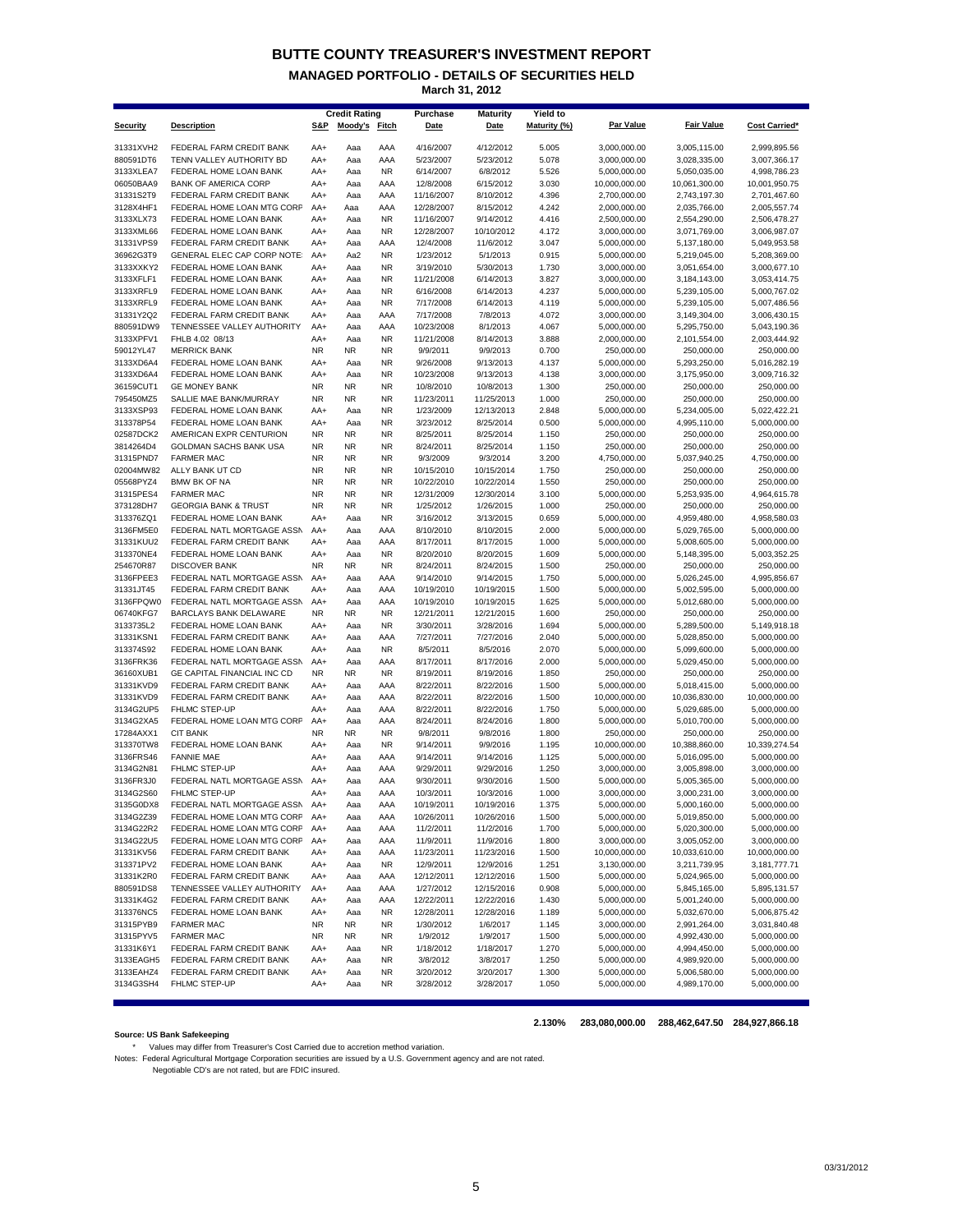Acct Name: BUTTE COUNTY TREASURER \*\* **SUMMARY - USD Page 1** 

Acct Number: For period 01/01/2012 - 01/31/2012

### **ACTIVITY - Settled/Cleared Cash Activity**

| <b>Transaction Type</b>    | Amount            | Your Sales Repre        |
|----------------------------|-------------------|-------------------------|
| Purchases                  | 0.00              |                         |
| <b>Purchase Reversals</b>  | 0.00              |                         |
| Sales                      | 0.00              | <b>Statement Conten</b> |
| Sale Reversals             | 0.00              | *Summary                |
| Withdrawals                | 0.00              | *Activity - :           |
| Receipts                   | (24, 542, 487.17) | *Activity - I           |
| <b>Deliveries</b>          | 0.00              | *Holdings               |
| <b>Principal Reversals</b> | 0.00              | *Cash Floy              |
| Interest                   | 233,248.63        |                         |
| <b>Interest Reversals</b>  | 0.00              |                         |
| Interest Adjustments       | 0.00              |                         |
| <b>Maturities</b>          | 5,000,000.00      |                         |
| Calls                      | 6,000,000.00      |                         |
| Puts                       | 0.00              |                         |
| Paydowns                   | 0.00              |                         |
| Paydown Adjustments        | 0.00              |                         |
| Payups                     | 0.00              |                         |
| Payup Adjustments          | 0.00              |                         |
| Cash Dividends             | 0.00              |                         |
| <b>Balance Changes</b>     | 0.00              |                         |
| <b>Stock Dividends</b>     | 0.00              |                         |
| Closeouts                  | 0.00              |                         |
| <b>Closeout Dividends</b>  | 0.00              |                         |
| <b>Net Activity</b>        | (13,309,238.54)   |                         |

#### Your Sales Representative is: SAFEKEEPING OPERATIONS (800) 236-4221

**Statement Contents** 

\*Activity - Settled/Cleared Cash Activity \*Activity - Projected Activity for Next Statement Period \*Cash Flow Projections

#### **HOLDINGS - Custody**

| Category                        | Par/Shares     | <b>Original Face</b> | <b>Principal Cost</b> | <b>Market Value</b> |
|---------------------------------|----------------|----------------------|-----------------------|---------------------|
| Domestic Time Deposits          | 3,000,000.00   | 3,000,000.00         | 3,000,000.00          | 0.00                |
| US Government Agency Securities | 270,105,000.00 | 270,105,000.00       | 273.040.016.71        | 273,322,750.28      |
| <b>Corporate Securities</b>     | 15.000.000.00  | 15.000.000.00        | 15.278.100.00         | 15,351,885.00       |
| <b>Total Custody Holdings</b>   | 288,105,000.00 | 288.105.000.00       | 291,318,116.71        | 288,674,635.28      |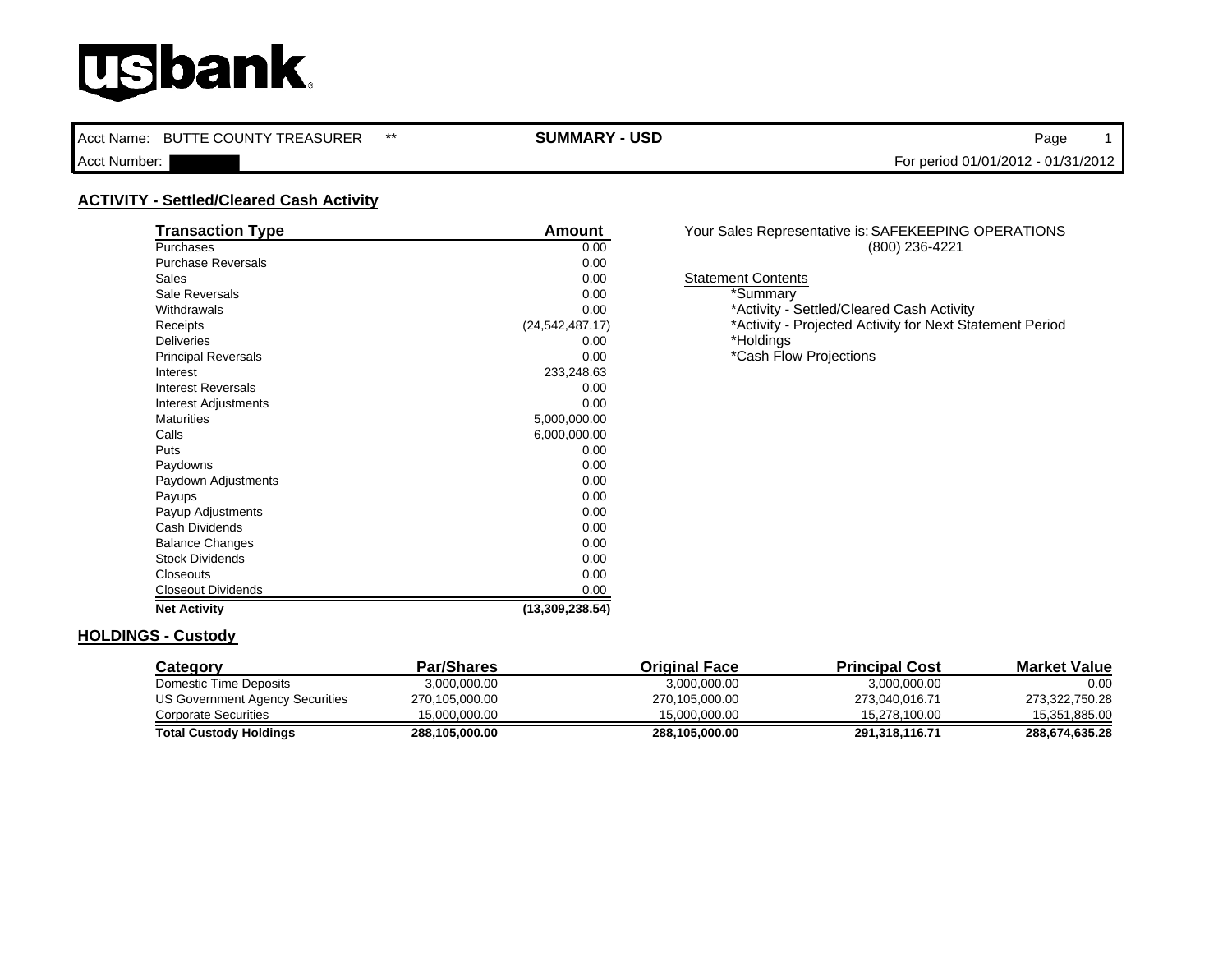Acct Name: BUTTE COUNTY TREASURER \*\* **ACTIVITY - USD ACTIVITY - ACTIVITY - ASSESS** 

Acct Number: **Number: Settled/Cleared Cash Activity** For period 01/01/2012 - 01/31/2012

| Date<br><b>Ticket</b>   | <b>Activity</b> | <b>Description</b>                                               | Rate<br><b>Maturity</b> | Par<br><b>Price</b>        | <b>Security ID</b> | Amount         |
|-------------------------|-----------------|------------------------------------------------------------------|-------------------------|----------------------------|--------------------|----------------|
| 01/09/2012<br>392079750 | Interest        | FEDERAL FARM CREDIT BANK<br>07/08/13 BONDS                       | 4.250<br>07/08/2013     |                            | 31331Y2Q2          | 63,750.00      |
| 01/09/2012<br>392119551 | Interest        | <b>MERRICK BANK</b><br>CERTIFICATE OF DEPOSIT                    | .700<br>09/09/2013      |                            | 59012YL47          | 148.63         |
| 01/09/2012<br>392123191 | Receipt         | <b>FARMER MAC</b><br>01/09/17 NOTES                              | 1.500<br>01/09/2017     | 5,000,000.00<br>100.000000 | 31315PYV5          | (5,000,000.00) |
| 01/18/2012<br>392123646 | Receipt         | FEDERAL FARM CREDIT BANK<br>01/18/2017 BONDS                     | 1.270<br>01/18/2017     | 5,000,000.00<br>100.000000 | 31331K6Y1          | (5,000,000.00) |
| 01/20/2012<br>392098840 | Interest        | FEDERAL HOME LOAN BANK<br>01/20/2015 BONDS                       | 3.000<br>01/20/2015     |                            | 3133XWHU6          | 45,000.00      |
| 01/20/2012<br>392098840 | Call            | FEDERAL HOME LOAN BANK<br>01/20/2015 BONDS                       | 3.000<br>01/20/2015     | 3,000,000.00<br>100.019800 | 3133XWHU6          | 3,000,000.00   |
| 01/23/2012<br>392086614 | Interest        | FEDERAL HOME LOAN BANK<br>01/23/12 BONDS                         | 2.100<br>01/23/2012     |                            | 3133XSWM6          | 52,500.00      |
| 01/23/2012<br>392086614 | Maturity        | FEDERAL HOME LOAN BANK<br>01/23/12 BONDS                         | 2.100<br>01/23/2012     |                            | 3133XSWM6          | 5,000,000.00   |
| 01/23/2012<br>575002281 | Receipt         | <b>GENERAL ELEC CAP CORP NOTES</b>                               | 4.800<br>05/01/2013     | 5,000,000.00<br>104.894000 | 36962G3T9          | (5,299,366.67) |
| 01/24/2012<br>392111351 | Interest        | FEDERAL FARM CREDIT BANK<br>01/24/14 BONDS                       | 1.390<br>01/24/2014     |                            | 31331KAA8          | 20,850.00      |
| 01/24/2012<br>392111351 | Call            | FEDERAL FARM CREDIT BANK<br>01/24/14 BONDS                       | 1.390<br>01/24/2014     | 3,000,000.00<br>100.022800 | 31331KAA8          | 3,000,000.00   |
| 01/25/2012<br>392123895 | Receipt         | <b>GEORGIA BANK &amp; TRUST</b><br><b>CERTIFICATE OF DEPOSIT</b> | 1.000<br>01/26/2015     | 250,000.00<br>100.000000   | 373128DH7          | (250,000.00)   |
| 01/27/2012<br>392117841 | Interest        | FEDERAL FARM CREDIT BANK<br>07/27/16 BONDS                       | 2.040<br>07/27/2016     |                            | 31331KSN1          | 51,000.00      |
| 01/27/2012<br>392123963 | Receipt         | TENNESSEE VALLEY AUTHORITY<br>12/15/2016 BONDS                   | 4.875<br>12/15/2016     | 5,000,000.00<br>118.579000 | 880591DS8          | (5,957,387.50) |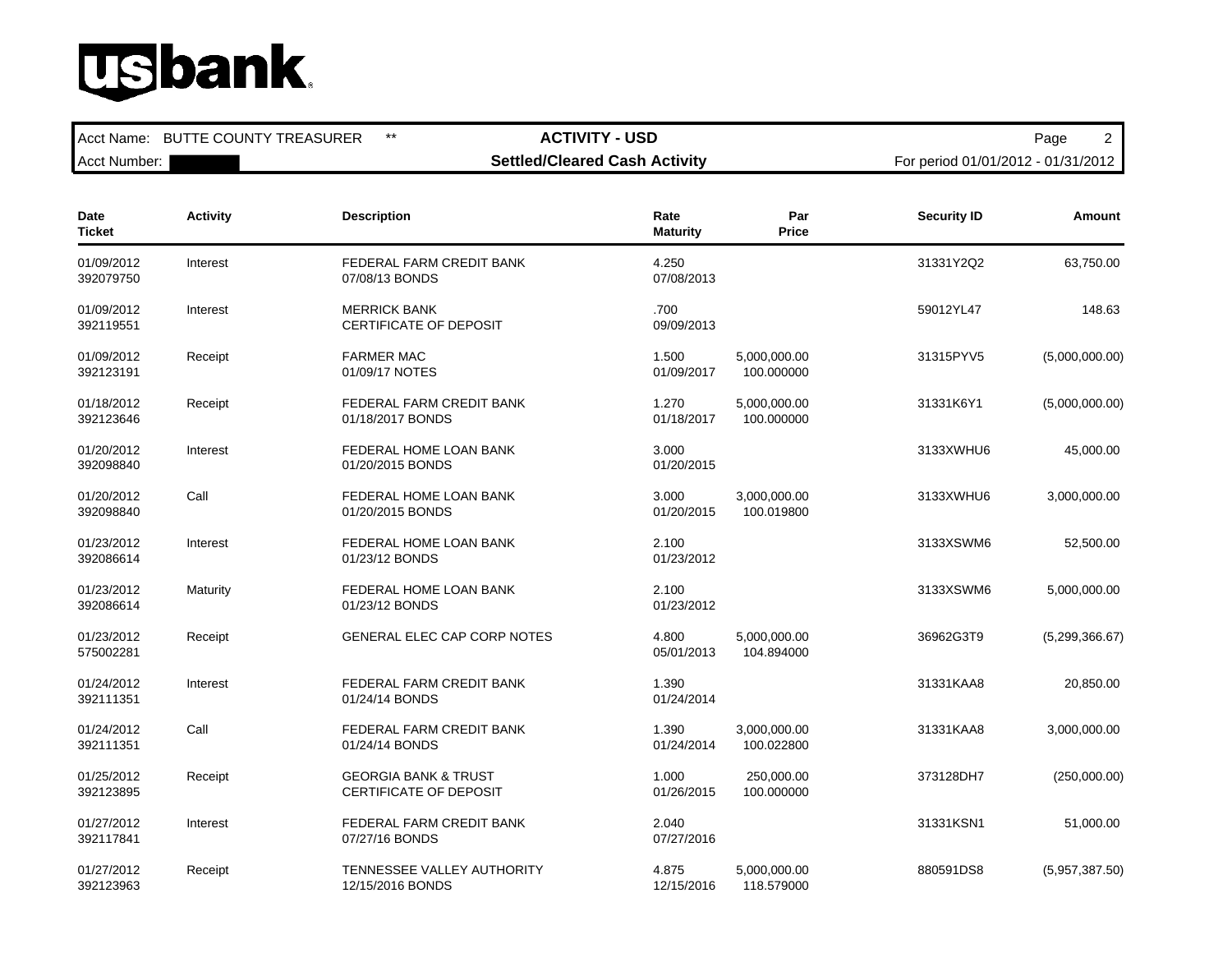| $***$<br><b>BUTTE COUNTY TREASURER</b><br>Acct Name: |                 | <b>ACTIVITY - USD</b>                |                         | 3<br>Page                          |                    |                 |
|------------------------------------------------------|-----------------|--------------------------------------|-------------------------|------------------------------------|--------------------|-----------------|
| Acct Number:                                         |                 | <b>Settled/Cleared Cash Activity</b> |                         | For period 01/01/2012 - 01/31/2012 |                    |                 |
| Date<br><b>Ticket</b>                                | <b>Activity</b> | <b>Description</b>                   | Rate<br><b>Maturity</b> | Par<br><b>Price</b>                | <b>Security ID</b> | Amount          |
| 01/30/2012<br>392124032                              | Receipt         | <b>FARMER MAC</b><br>01/06/17 NOTES  | 1.380<br>01/06/2017     | 3,000,000.00<br>101.099100         | 31315PYB9          | (3,035,733.00)  |
|                                                      |                 |                                      | <b>Net Activity</b>     |                                    |                    | (13,309,238.54) |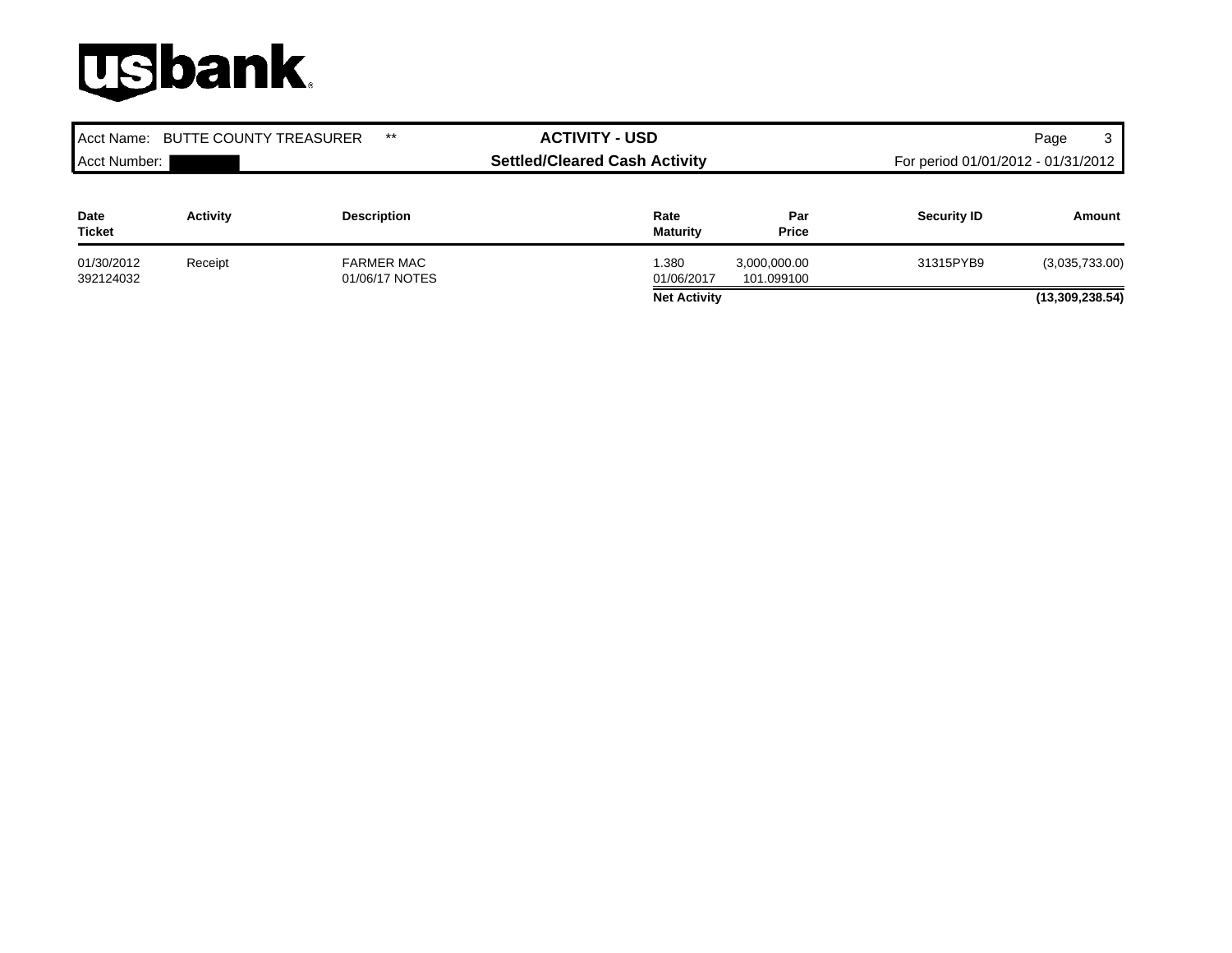Acct Name: BUTTE COUNTY TREASURER \*\* **SUMMARY - USD Page 1** 

Acct Number: For period 02/01/2012 - 02/29/2012

### **ACTIVITY - Settled/Cleared Cash Activity**

| <b>Transaction Type</b>    | Amount        | Your Sales Repre        |
|----------------------------|---------------|-------------------------|
| Purchases                  | 0.00          |                         |
| <b>Purchase Reversals</b>  | 0.00          |                         |
| Sales                      | 0.00          | <b>Statement Conten</b> |
| Sale Reversals             | 0.00          | *Summary                |
| Withdrawals                | 0.00          |                         |
| Receipts                   | 0.00          | *Activity - I           |
| <b>Deliveries</b>          | 0.00          | *Holdings               |
| <b>Principal Reversals</b> | 0.00          | *Cash Floy              |
| Interest                   | 875,069.19    |                         |
| <b>Interest Reversals</b>  | 0.00          |                         |
| Interest Adjustments       | 0.00          |                         |
| <b>Maturities</b>          | 0.00          |                         |
| Calls                      | 19,250,000.00 |                         |
| Puts                       | 0.00          |                         |
| Paydowns                   | 0.00          |                         |
| Paydown Adjustments        | 0.00          |                         |
| Payups                     | 0.00          |                         |
| Payup Adjustments          | 0.00          |                         |
| Cash Dividends             | 0.00          |                         |
| <b>Balance Changes</b>     | 0.00          |                         |
| <b>Stock Dividends</b>     | 0.00          |                         |
| Closeouts                  | 0.00          |                         |
| <b>Closeout Dividends</b>  | 0.00          |                         |
| <b>Net Activity</b>        | 20,125,069.19 |                         |

#### Your Sales Representative is: SAFEKEEPING OPERATIONS (800) 236-4221

**Statement Contents** 

\*Activity - Settled/Cleared Cash Activity \*Activity - Projected Activity for Next Statement Period \*Cash Flow Projections

#### **HOLDINGS - Custody**

| Category                        | <b>Par/Shares</b> | <b>Original Face</b> | <b>Principal Cost</b> | <b>Market Value</b> |
|---------------------------------|-------------------|----------------------|-----------------------|---------------------|
| Domestic Time Deposits          | 3,000,000.00      | 3,000,000.00         | 3,000,000.00          | 0.00                |
| US Government Agency Securities | 250,855,000.00    | 250,855,000.00       | 253.758.366.71        | 256.536.644.32      |
| <b>Corporate Securities</b>     | 15.000.000.00     | 15.000.000.00        | 15.278.100.00         | 15,314,385.00       |
| <b>Total Custody Holdings</b>   | 268,855,000.00    | 268.855.000.00       | 272,036,466.71        | 271,851,029.32      |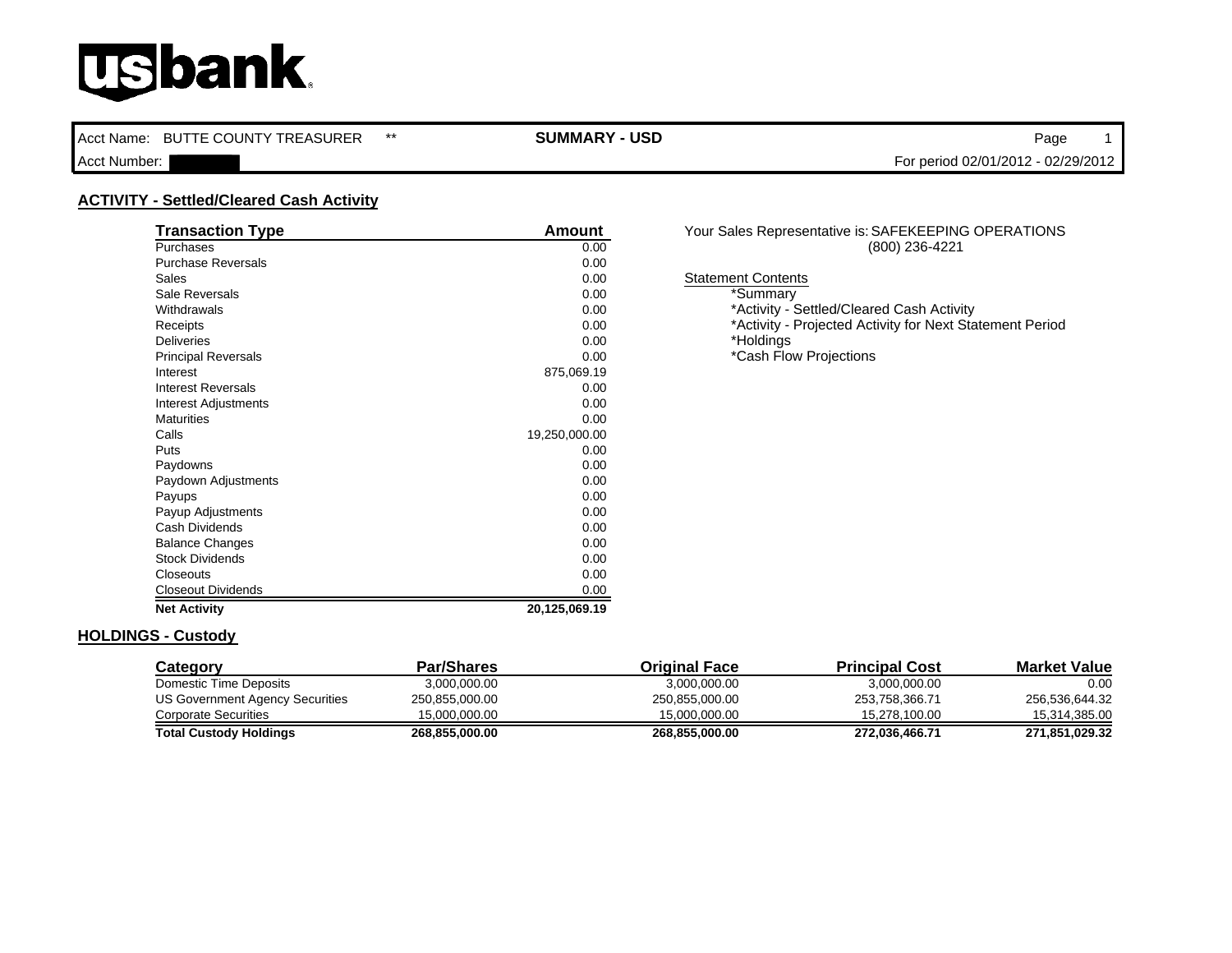Acct Name: BUTTE COUNTY TREASURER \*\* **ACTIVITY - USD ACTIVITY - ACTIVITY - ASSESS** Acct Number: **Number: Settled/Cleared Cash Activity** For period 02/01/2012 - 02/29/2012

| Date<br><b>Ticket</b>   | <b>Activity</b> | <b>Description</b>                                     | Rate<br><b>Maturity</b> | Par<br><b>Price</b>        | <b>Security ID</b> | Amount       |
|-------------------------|-----------------|--------------------------------------------------------|-------------------------|----------------------------|--------------------|--------------|
| 02/01/2012<br>392083289 | Interest        | TENNESSEE VALLEY AUTHORITY<br>08/01/13 NOTES           | 4.750<br>08/01/2013     |                            | 880591DW9          | 118,750.00   |
| 02/06/2012<br>392118256 | Interest        | FEDERAL HOME LOAN BANK<br>08/05/16 BONDS               | 2.070<br>08/05/2016     |                            | 313374S92          | 51,750.00    |
| 02/09/2012<br>392119551 | Interest        | <b>MERRICK BANK</b><br>CERTIFICATE OF DEPOSIT          | .700<br>09/09/2013      |                            | 59012YL47          | 148.63       |
| 02/10/2012<br>392069555 | Interest        | FEDERAL FARM CREDIT BANK<br>08/10/12 BONDS             | 4.550<br>08/10/2012     |                            | 31331S2T9          | 61,425.00    |
| 02/10/2012<br>392105783 | Interest        | FEDERAL NATL MORTGAGE ASSN<br>08/10/15 NOTES           | 2.000<br>08/10/2015     |                            | 3136FM5E0          | 50,000.00    |
| 02/10/2012<br>490014790 | Interest        | FEDERAL HOME LOAN MTG CORP<br>08/10/2016 NOTES         | 2.200<br>08/10/2016     |                            | 3134G2TQ5          | 55,000.00    |
| 02/10/2012<br>490014790 | Call            | FEDERAL HOME LOAN MTG CORP<br>08/10/2016 NOTES         | 2.200<br>08/10/2016     | 5,000,000.00<br>100.044900 | 3134G2TQ5          | 5,000,000.00 |
| 02/14/2012<br>392084103 | Interest        | FHLB 4.02 08/13<br>FHLB NON STRUCTURED CALLABLE        | 4.020<br>08/14/2013     |                            | 3133XPFV1          | 40,200.00    |
| 02/15/2012<br>392071226 | Interest        | FEDERAL HOME LOAN MTG CORP<br><b>NOTES</b><br>08/15/12 | 5.000<br>08/15/2012     |                            | 3128X4HF1          | 50,000.00    |
| 02/17/2012<br>392118434 | Interest        | FEDERAL NATL MORTGAGE ASSN<br>08/17/16 NOTES           | 2.000<br>08/17/2016     |                            | 3136FRK36          | 50,000.00    |
| 02/17/2012<br>392118435 | Interest        | <b>FEDERAL FARM CREDIT BANK</b><br>31331KUU2 8/17/15   | 1.000<br>08/17/2015     |                            | 31331KUU2          | 25,000.00    |
| 02/21/2012<br>392106333 | Interest        | FEDERAL HOME LOAN BANK<br>08/20/15 BONDS               | 1.630<br>08/20/2015     |                            | 313370NE4          | 40,750.00    |
| 02/21/2012<br>392118584 | Interest        | <b>GE CAPITAL FINANCIAL INC CD</b>                     | 1.850<br>08/19/2016     |                            | 36160XUB1          | 2,331.51     |
| 02/22/2012<br>392112464 | Interest        | FEDERAL HOME LOAN BANK<br>08/22/14 BONDS               | 1.820<br>08/22/2014     |                            | 313372NY6          | 38,675.00    |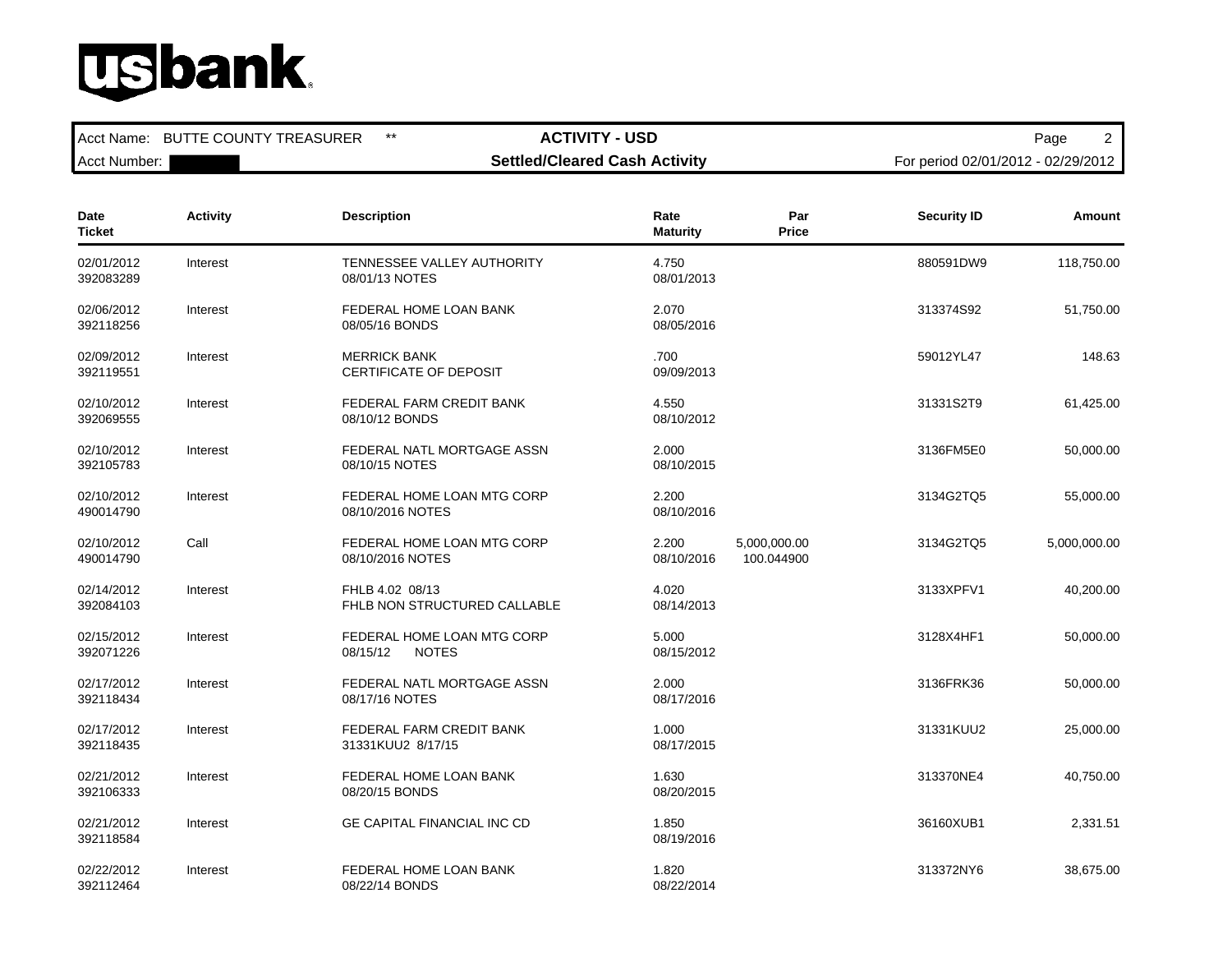Acct Name: BUTTE COUNTY TREASURER \*\* **ACTIVITY - USD ACTIVITY - ACTIVITY - ASSESS** 

Acct Number: **Number: Settled/Cleared Cash Activity** For period 02/01/2012 - 02/29/2012

| Date<br><b>Ticket</b>   | <b>Activity</b> | <b>Description</b>                                             | Rate<br><b>Maturity</b> | Par<br><b>Price</b>        | <b>Security ID</b> | Amount        |
|-------------------------|-----------------|----------------------------------------------------------------|-------------------------|----------------------------|--------------------|---------------|
| 02/22/2012<br>392112464 | Call            | FEDERAL HOME LOAN BANK<br>08/22/14 BONDS                       | 1.820<br>08/22/2014     | 4,250,000.00<br>100.026500 | 313372NY6          | 4,250,000.00  |
| 02/22/2012<br>392118643 | Interest        | <b>FHLMC STEP-UP</b><br>08/22/16 NOTES                         | Variable<br>08/22/2016  |                            | 3134G2UP5          | 43,750.00     |
| 02/22/2012<br>392118657 | Interest        | FEDERAL FARM CREDIT BANK<br>31331KVD9 8/22/16                  | 1.500<br>08/22/2016     |                            | 31331KVD9          | 37,500.00     |
| 02/22/2012<br>392118658 | Interest        | FEDERAL FARM CREDIT BANK<br>31331KVD9 8/22/16                  | 1.500<br>08/22/2016     |                            | 31331KVD9          | 75,000.00     |
| 02/24/2012<br>392112597 | Interest        | FEDERAL FARM CREDIT BANK<br>02/24/14 BONDS                     | 1.700<br>02/24/2014     |                            | 31331KDA5          | 42,500.00     |
| 02/24/2012<br>392112597 | Call            | FEDERAL FARM CREDIT BANK<br>02/24/14 BONDS                     | 1.700<br>02/24/2014     | 5,000,000.00<br>100.007800 | 31331KDA5          | 5,000,000.00  |
| 02/24/2012<br>392113640 | Interest        | FEDERAL FARM CREDIT BANK<br>02/24/14 BONDS                     | 1.700<br>02/24/2014     |                            | 31331KDA5          | 42,500.00     |
| 02/24/2012<br>392113640 | Call            | FEDERAL FARM CREDIT BANK<br>02/24/14 BONDS                     | 1.700<br>02/24/2014     | 5,000,000.00<br>100.007800 | 31331KDA5          | 5,000,000.00  |
| 02/24/2012<br>392118875 | Interest        | <b>DISCOVER BANK</b><br><b>CERTIFICATE OF DEPOSIT</b>          | 1.500<br>08/24/2015     |                            | 254670R87          | 1.890.41      |
| 02/24/2012<br>392118876 | Interest        | <b>GOLDMAN SACHS BANK USA</b><br><b>CERTIFICATE OF DEPOSIT</b> | 1.150<br>08/25/2014     |                            | 3814264D4          | 1,449.32      |
| 02/24/2012<br>392118908 | Interest        | FEDERAL HOME LOAN MTG CORP<br>08/24/2016 NOTES                 | 1.800<br>08/24/2016     |                            | 3134G2XA5          | 45,000.00     |
| 02/27/2012<br>392119025 | Interest        | AMERICAN EXPR CENTURION<br><b>CERT OF DEPOSIT</b>              | 1.150<br>08/25/2014     |                            | 02587DCK2          | 1,449.32      |
|                         |                 |                                                                | <b>Net Activity</b>     |                            |                    | 20,125,069.19 |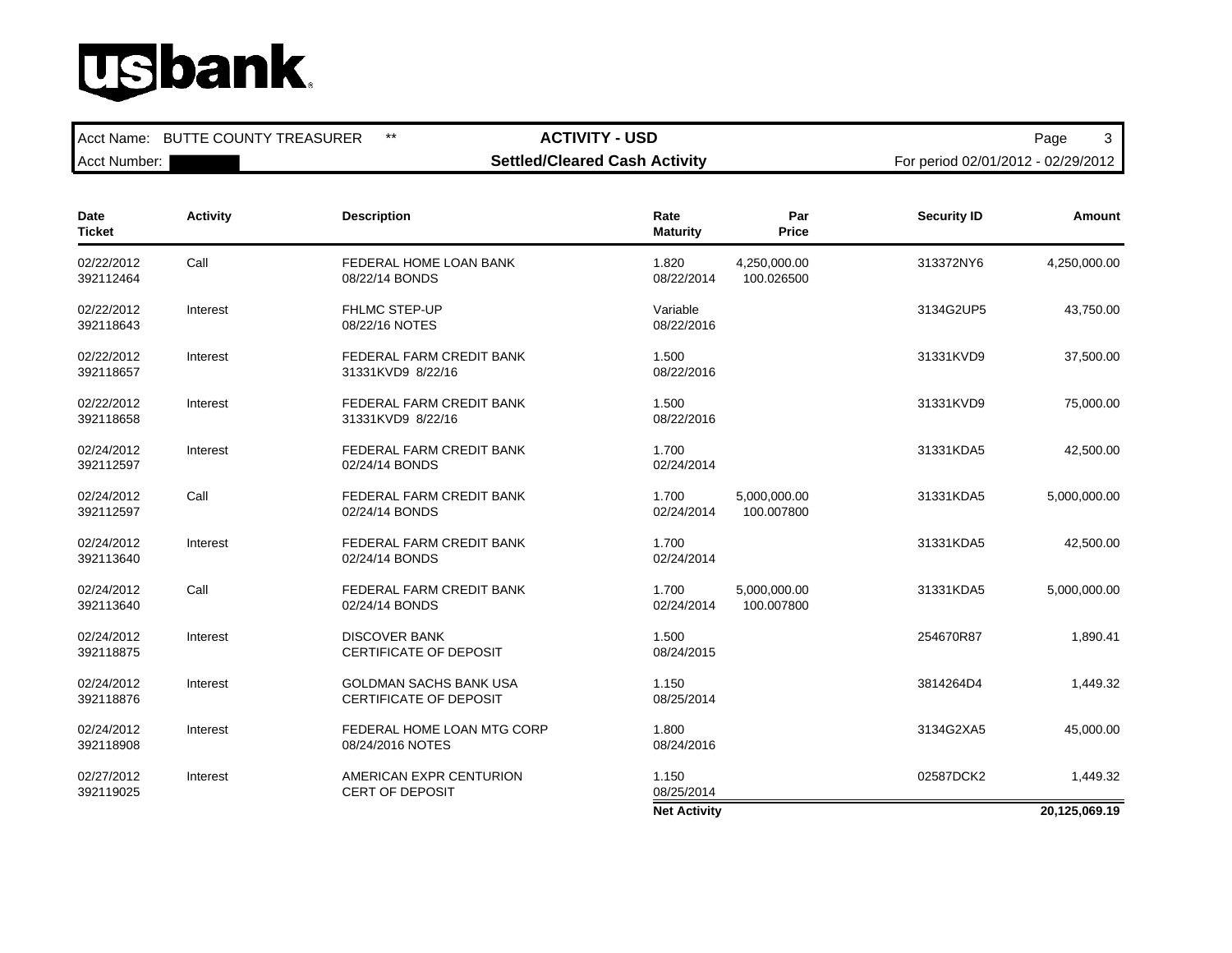Acct Name: BUTTE COUNTY TREASURER \*\* **SUMMARY - USD Page 1** 

Acct Number: For period 03/01/2012 - 03/31/2012

### **ACTIVITY - Settled/Cleared Cash Activity**

| <b>Transaction Type</b>     | Amount          | Your Sales Repre        |
|-----------------------------|-----------------|-------------------------|
| Purchases                   | 0.00            |                         |
| <b>Purchase Reversals</b>   | 0.00            |                         |
| Sales                       | 0.00            | <b>Statement Conten</b> |
| Sale Reversals              | 0.00            | *Summary                |
| Withdrawals                 | 0.00            |                         |
| Receipts                    | (24,960,234.58) | *Activity - I           |
| <b>Deliveries</b>           | 0.00            | *Holdings               |
| <b>Principal Reversals</b>  | 0.00            | *Cash Floy              |
| Interest                    | 806,632.88      |                         |
| <b>Interest Reversals</b>   | 0.00            |                         |
| <b>Interest Adjustments</b> | 0.00            |                         |
| <b>Maturities</b>           | 3,000,000.00    |                         |
| Calls                       | 7,775,000.00    |                         |
| Puts                        | 0.00            |                         |
| Paydowns                    | 0.00            |                         |
| Paydown Adjustments         | 0.00            |                         |
| Payups                      | 0.00            |                         |
| Payup Adjustments           | 0.00            |                         |
| Cash Dividends              | 0.00            |                         |
| <b>Balance Changes</b>      | 0.00            |                         |
| <b>Stock Dividends</b>      | 0.00            |                         |
| Closeouts                   | 0.00            |                         |
| <b>Closeout Dividends</b>   | 0.00            |                         |
| <b>Net Activity</b>         | (13,378,601.70) |                         |

#### Your Sales Representative is: SAFEKEEPING OPERATIONS (800) 236-4221

**Statement Contents** 

\*Activity - Settled/Cleared Cash Activity \*Activity - Projected Activity for Next Statement Period \*Cash Flow Projections

### **HOLDINGS - Custody**

| Category                        | Par/Shares     | <b>Original Face</b> | <b>Principal Cost</b> | <b>Market Value</b> |
|---------------------------------|----------------|----------------------|-----------------------|---------------------|
| Domestic Time Deposits          | 3.000.000.00   | 3.000.000.00         | 3,000,000.00          | 0.00                |
| US Government Agency Securities | 265.080.000.00 | 265,080,000.00       | 267.941.134.47        | 270,182,302.50      |
| Corporate Securities            | 15.000.000.00  | 15.000.000.00        | 15.278.100.00         | 15.280.345.00       |
| <b>Total Custody Holdings</b>   | 283,080,000.00 | 283.080.000.00       | 286.219.234.47        | 285.462.647.50      |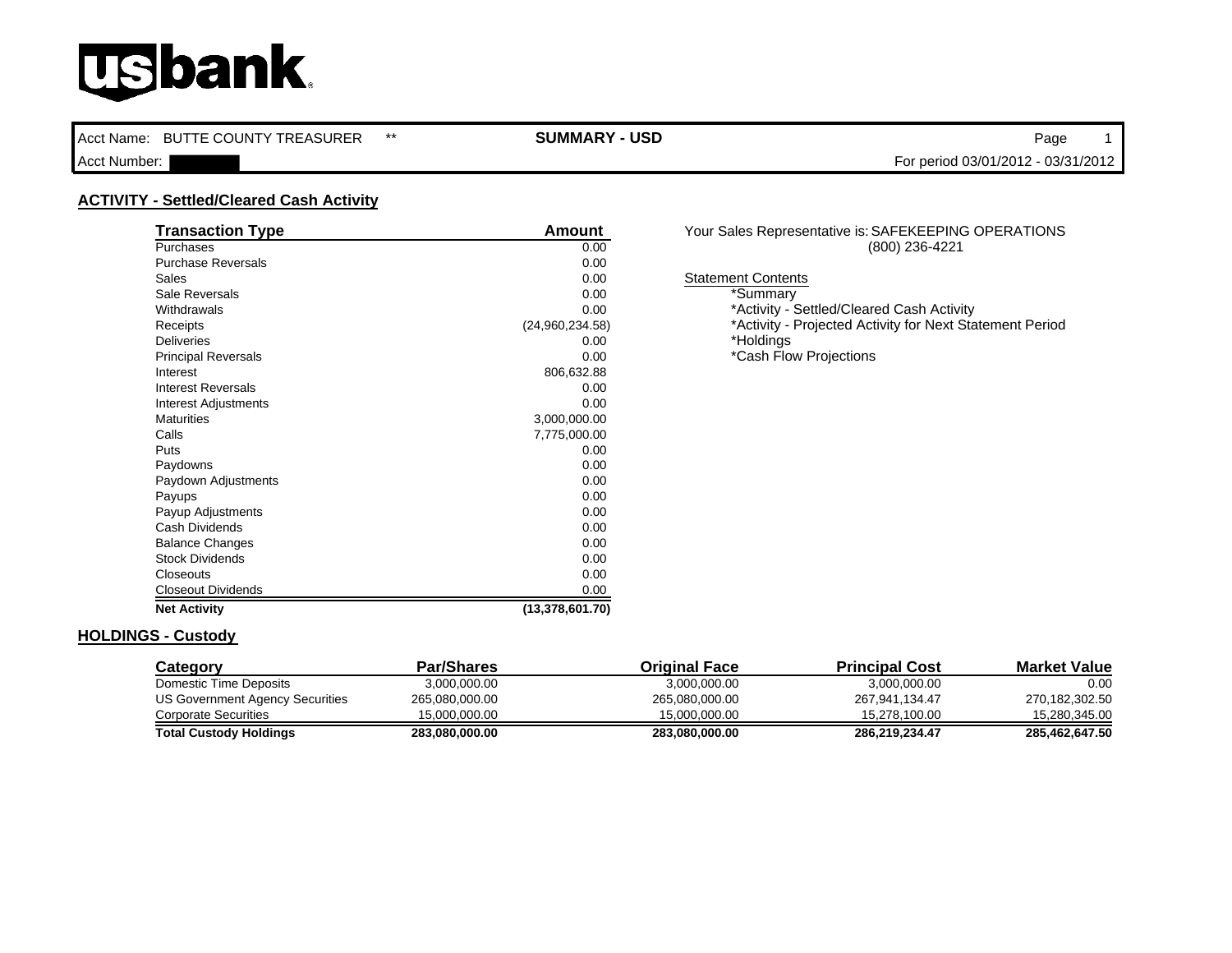Acct Name: BUTTE COUNTY TREASURER \*\* **ACTIVITY - USD ACTIVITY - ACTIVITY - ASSESS** 

Acct Number: **Number: Settled/Cleared Cash Activity** For period 03/01/2012 - 03/31/2012

| Date<br><b>Ticket</b>   | <b>Activity</b> | <b>Description</b>                                   | Rate<br><b>Maturity</b> | Par<br><b>Price</b>        | <b>Security ID</b> | Amount         |
|-------------------------|-----------------|------------------------------------------------------|-------------------------|----------------------------|--------------------|----------------|
| 03/05/2012<br>392094527 | Interest        | <b>FARMER MAC</b><br>09/03/14 BONDS                  | 3.200<br>09/03/2014     |                            | 31315PND7          | 76,000.00      |
| 03/08/2012<br>392119550 | Interest        | <b>CIT BANK</b><br>CERTIFICATE OF DEPOSIT            | 1.800<br>09/08/2016     |                            | 17284AXX1          | 2,243.84       |
| 03/08/2012<br>392125269 | Receipt         | FEDERAL FARM CREDIT BANK<br>03/08/17 BONDS           | 1.250<br>03/08/2017     | 5,000,000.00<br>100.000000 | 3133EAGH5          | (5,000,000.00) |
| 03/09/2012<br>392114403 | Interest        | <b>FARMER MAC</b><br>03/09/16 NOTES                  | 2.765<br>03/09/2016     |                            | 31315PTA7          | 69,125.00      |
| 03/09/2012<br>392114403 | Call            | <b>FARMER MAC</b><br>03/09/16 NOTES                  | 2.765<br>03/09/2016     | 5,000,000.00<br>100.050300 | 31315PTA7          | 5,000,000.00   |
| 03/09/2012<br>392119551 | Interest        | <b>MERRICK BANK</b><br><b>CERTIFICATE OF DEPOSIT</b> | .700<br>09/09/2013      |                            | 59012YL47          | 139.04         |
| 03/09/2012<br>392119788 | Interest        | FEDERAL HOME LOAN BANK<br>09/09/2016 BONDS           | 2.000<br>09/09/2016     |                            | 313370TW8          | 100,000.00     |
| 03/12/2012<br>392061110 | Interest        | FEDERAL FARM CREDIT BANK<br>03/12/12 BONDS           | 4.850<br>03/12/2012     |                            | 31331XSF0          | 72,750.00      |
| 03/12/2012<br>392061110 | Maturity        | FEDERAL FARM CREDIT BANK<br>03/12/12 BONDS           | 4.850<br>03/12/2012     |                            | 31331XSF0          | 3,000,000.00   |
| 03/13/2012<br>392082028 | Interest        | FEDERAL HOME LOAN BANK<br>09/13/13 BONDS             | 4.375<br>09/13/2013     |                            | 3133XD6A4          | 109,375.00     |
| 03/13/2012<br>392083288 | Interest        | FEDERAL HOME LOAN BANK<br>09/13/13 BONDS             | 4.375<br>09/13/2013     |                            | 3133XD6A4          | 65,625.00      |
| 03/14/2012<br>392069553 | Interest        | FEDERAL HOME LOAN BANK<br>09/14/2012 BONDS           | 5.000<br>09/14/2012     |                            | 3133XLX73          | 62,500.00      |
| 03/14/2012<br>392107201 | Interest        | FEDERAL NATL MORTGAGE ASSN<br>9/14/15 NOTES          | 1.725<br>09/14/2015     |                            | 3136FPEE3          | 43,125.00      |
| 03/14/2012<br>392119622 | Interest        | <b>FANNIE MAE</b><br><b>STRUCTURED NOTE</b>          | Variable<br>09/14/2016  |                            | 3136FRS46          | 28,125.00      |